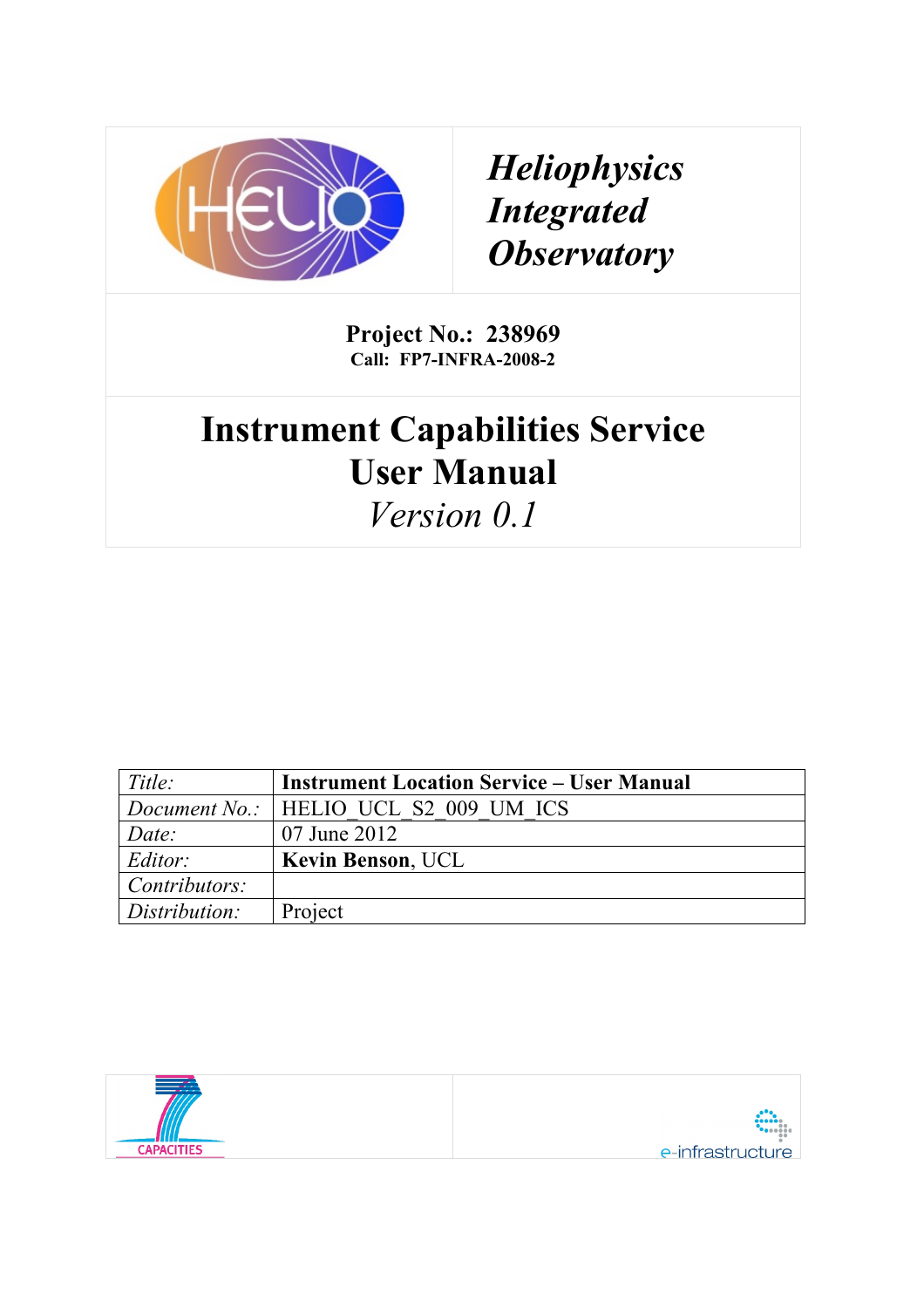## Revision History

| Version | <b>Date</b> | <b>Released by</b> | <b>Detail</b> |
|---------|-------------|--------------------|---------------|
|         | 07/06/2012  | Kevin Benson       | Initial Draft |
|         |             |                    |               |
|         |             |                    |               |
|         |             |                    |               |

Note: Any notes here.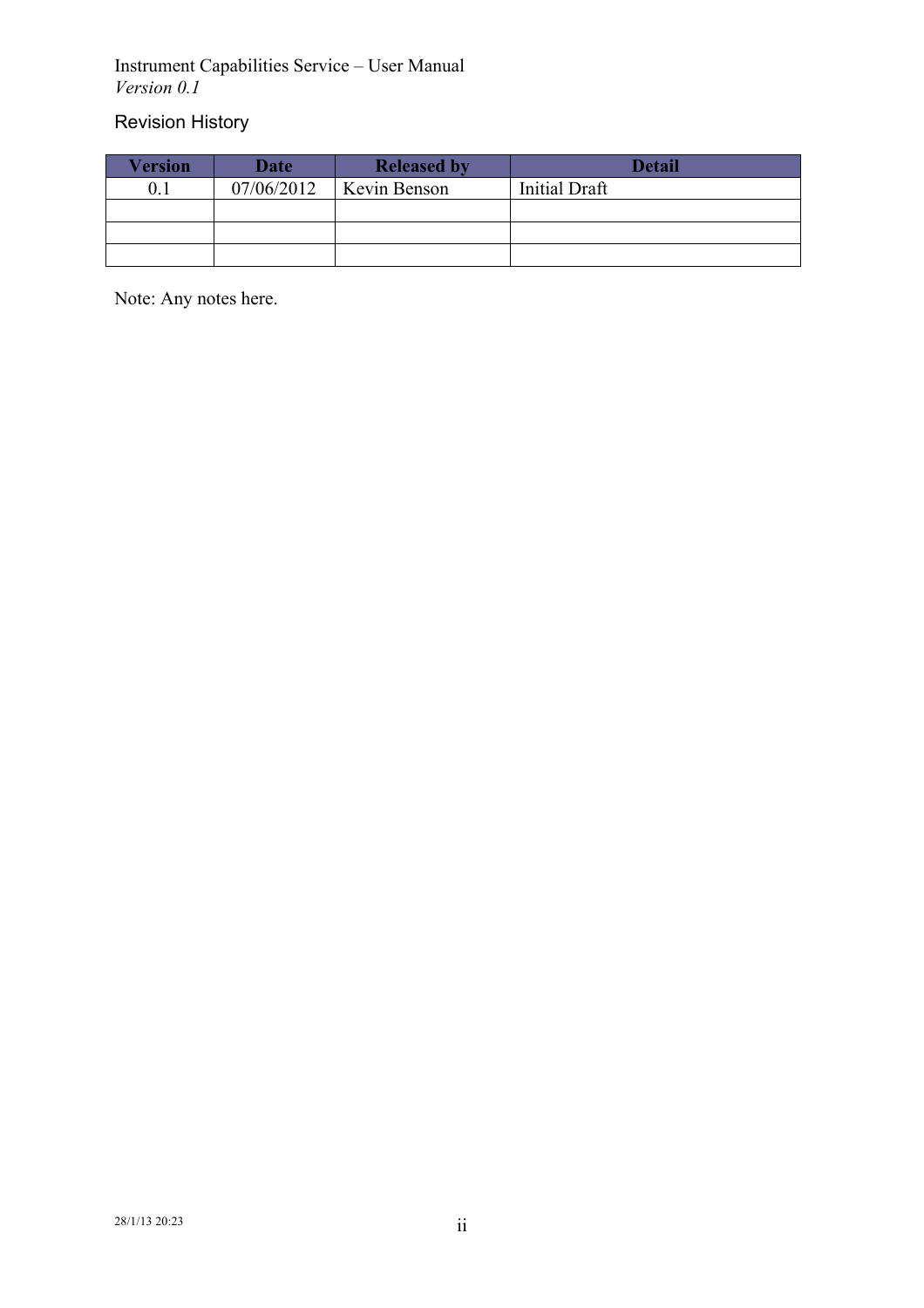| 1.1. – |  |
|--------|--|
|        |  |
|        |  |
|        |  |
| 22     |  |
| 23     |  |
| 2.4    |  |
| 241    |  |
|        |  |
|        |  |
| 3.     |  |
|        |  |
|        |  |
|        |  |
|        |  |
|        |  |
| 33     |  |
| 34     |  |
|        |  |
|        |  |
| 4.1.   |  |
|        |  |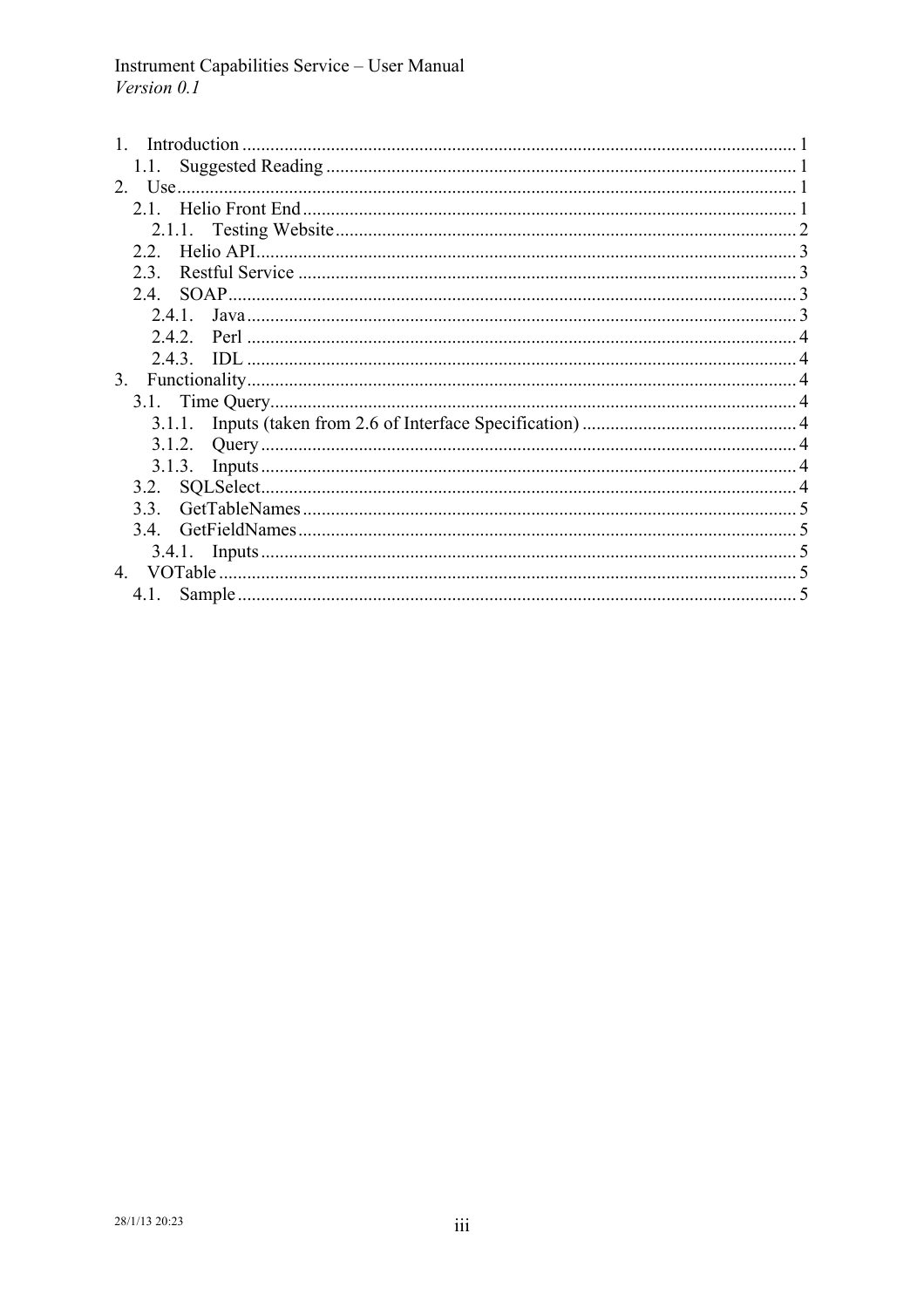# **1. Introduction**

The Instrument Capabilities Service (ICS) was created as a helper service to enable more precise data requests to the Data Provider Access Service (DPAS). The ICS allows a client to determine which instruments are capable of viewing any particular event. The ICS implements the Helio Query Interface (HQI) and provides both SOAP and Resful search capabilities.

| To build the service       |                                                                   |
|----------------------------|-------------------------------------------------------------------|
| Helio Interface            | Service Interface Specification.docx                              |
| Specification              |                                                                   |
| Helio API                  | <b>Helio API</b>                                                  |
| VOTable                    | http://www.ivoa.net/Documents/VOTable/20091130/                   |
| Java (compile)             | http://www.oracle.com/technetwork/java/javase/overview/index.html |
| service)                   |                                                                   |
| $SOAP + WSDL$              | http://www.w3.org/TR/wsdl (or use a plug-in to your development   |
| (web service)              | environment)                                                      |
| definition)                |                                                                   |
| <b>Restful Services</b>    | http://en.wikipedia.org/wiki/Representational state transfer      |
| <b>ICS</b> Database Design | Helio ICS ILSDBStructure.doc                                      |

## *1.1. Suggested Reading*

# **2. Use**

The ICS service has several methods of access to query on the data and obtain results. ICS by default responds in an XML IVOA Votable format. The ICS response requires the client ot query on a particular table located in a relational database. A client may do simple time based queries or more complex queries to obtain the needed results. Access to the ICS service are described in the following sections:

## *2.1. Helio Front End*

The most common to interact with all Helio services including the ICS is the standard Front End produced by Helio.

Access to the Front end can access with the provided link: http://helio.i4ds.technik.fhnw.ch/Helio-dev/

See Figure 1 for a screen shot of the Helio Front End with a particular link marked to access the ICS service.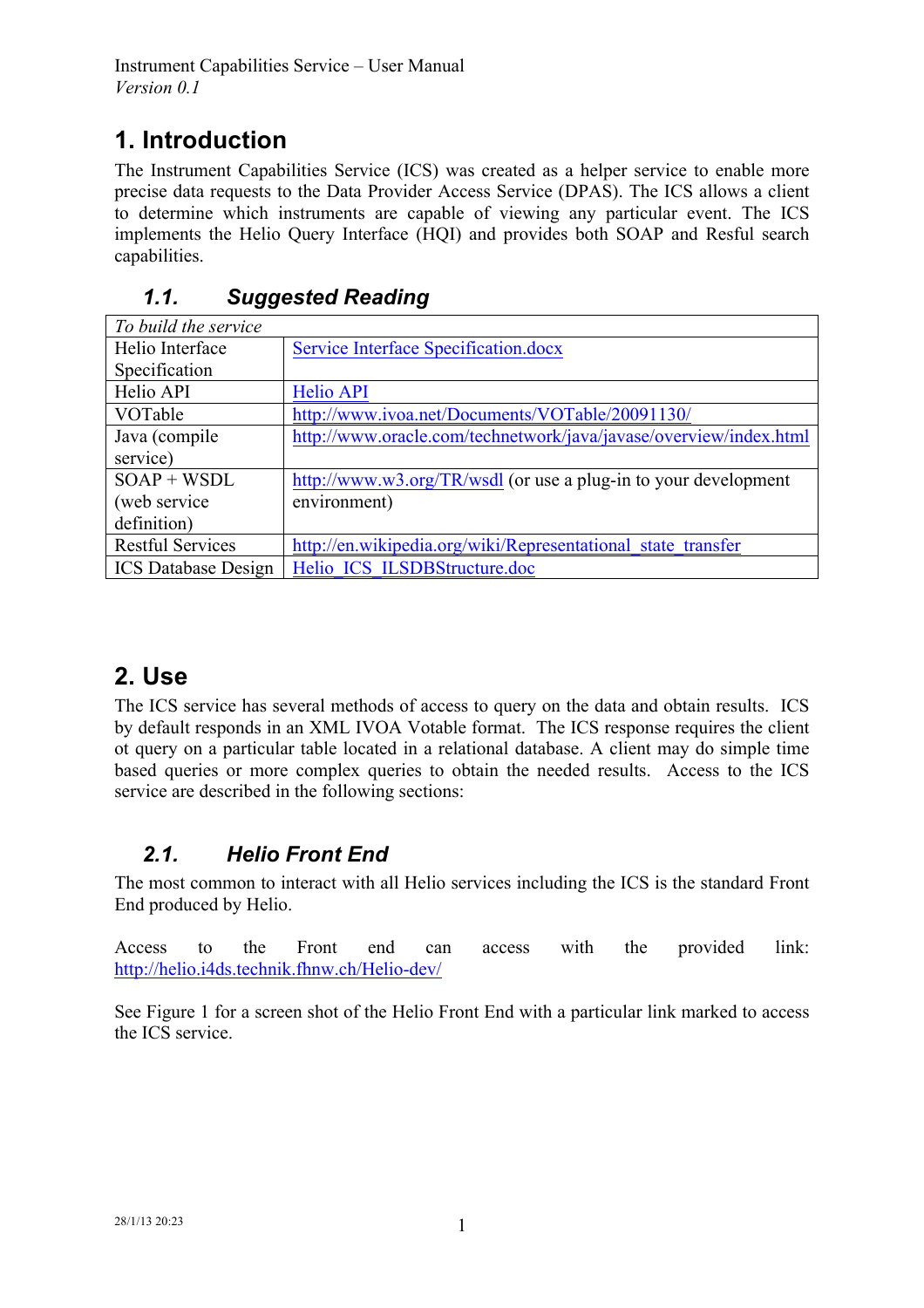| 000<br><b>HELIO Front End</b><br>♤<br>+ * http://helio.i4ds.technik.fhnw.ch/Helio-dev/<br>Τ<br>$\blacktriangleleft$<br>$\triangleright$<br>IIII Apple Kevins BookMarks v Google Maps Google Translate Wikipedia News v Popular v iGoogle<br>$60$ $\Box$<br><b>HELIO Front End</b> | Q <sup>v</sup> Google<br>$\mathfrak{S}$                                                                                                                   |
|-----------------------------------------------------------------------------------------------------------------------------------------------------------------------------------------------------------------------------------------------------------------------------------|-----------------------------------------------------------------------------------------------------------------------------------------------------------|
| <b>HELIOPHYSICS INTEGRATED OBSERVATORY</b>                                                                                                                                                                                                                                        |                                                                                                                                                           |
| <b>Explorer</b><br>Help                                                                                                                                                                                                                                                           | Login<br><b>Register</b>                                                                                                                                  |
| Advanced<br><b>Services</b><br>Beta                                                                                                                                                                                                                                               |                                                                                                                                                           |
| Search Events<br>Find instruments by capability<br>Locate planets/instruments by time<br>Search Data                                                                                                                                                                              |                                                                                                                                                           |
| Data Cart<br>v.<br>$\boldsymbol{\mathsf{x}}$<br>Ġ<br>X10+ flares                                                                                                                                                                                                                  |                                                                                                                                                           |
| Find instruments by capability                                                                                                                                                                                                                                                    |                                                                                                                                                           |
| <b>Parameters</b>                                                                                                                                                                                                                                                                 | E                                                                                                                                                         |
| <b>Select Dates</b><br>Clear                                                                                                                                                                                                                                                      | Step 1<br>Set a start date or a date range. If a<br>start and end date are equal they will<br>be treated as single time, otherwise as<br>time range.      |
| Select                                                                                                                                                                                                                                                                            |                                                                                                                                                           |
| Submit                                                                                                                                                                                                                                                                            | Step 2<br>Click 'Submit' to send the query to the<br>server and retrieve the result.<br>Depending on the query this may take<br>a while.<br>$\frac{1}{4}$ |

Fig 1. Helio Front-End

#### **2.1.1. Testing Website**

A website to test the individual services was produced and a specific ICS entry can be found here:

http://www.helio-vo.eu/services/interfaces/helio-ics\_ui9.php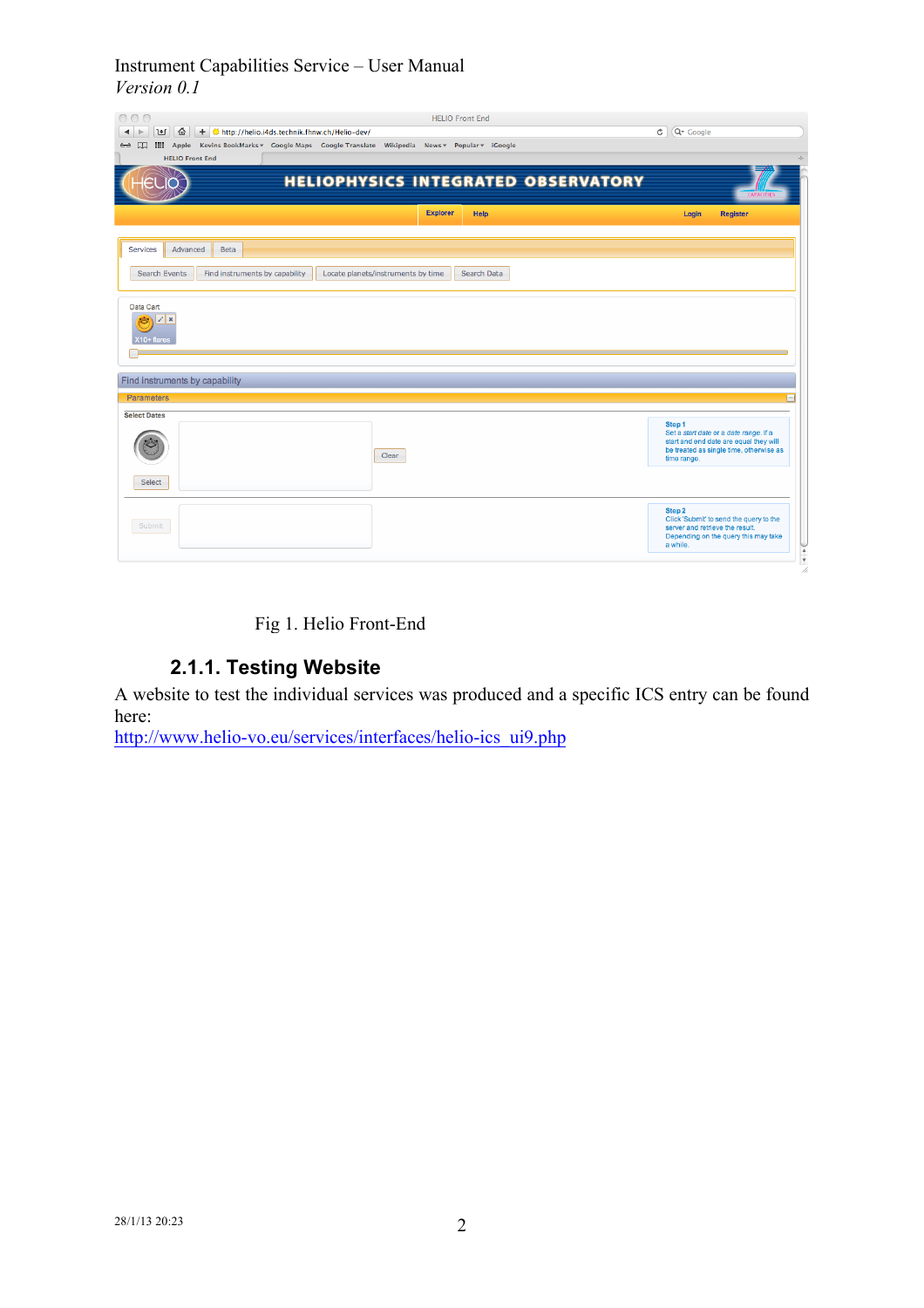

Fig 2. Helio Front End ICS Search page.

## *2.2. Helio API*

Helio Application Programmers Interface is a full API to access many of the Helio services in both Java and IDL. See the Helio API documentation.

#### *2.3. Restful Service*

Standard wget, curl, or even a standard web browser can be used to query the ICS. See the DBStructure and Interface Specification documents for detailed querying and available fields to be queried on.

Common Time based query is shown below:

http://msslkz.mssl.ucl.ac.uk/helio-ics/HelioQueryService?STARTTIME=2009-10- 15T20:30:56&ENDTIME=2009-10-20T20:30:56&FROM=instrument\_observatory

#### *2.4. SOAP*

Several programming languages allow the reading of a WSDL (Web Service Description Language). Primary ICS location wsdl can be found here: http://msslkz.mssl.ucl.ac.uk/helio-ics/HelioService1\_0?wsdl

#### **2.4.1. Java**

Java contains an application called 'wsimport' that allows the client to give a url or filename of a WSDL.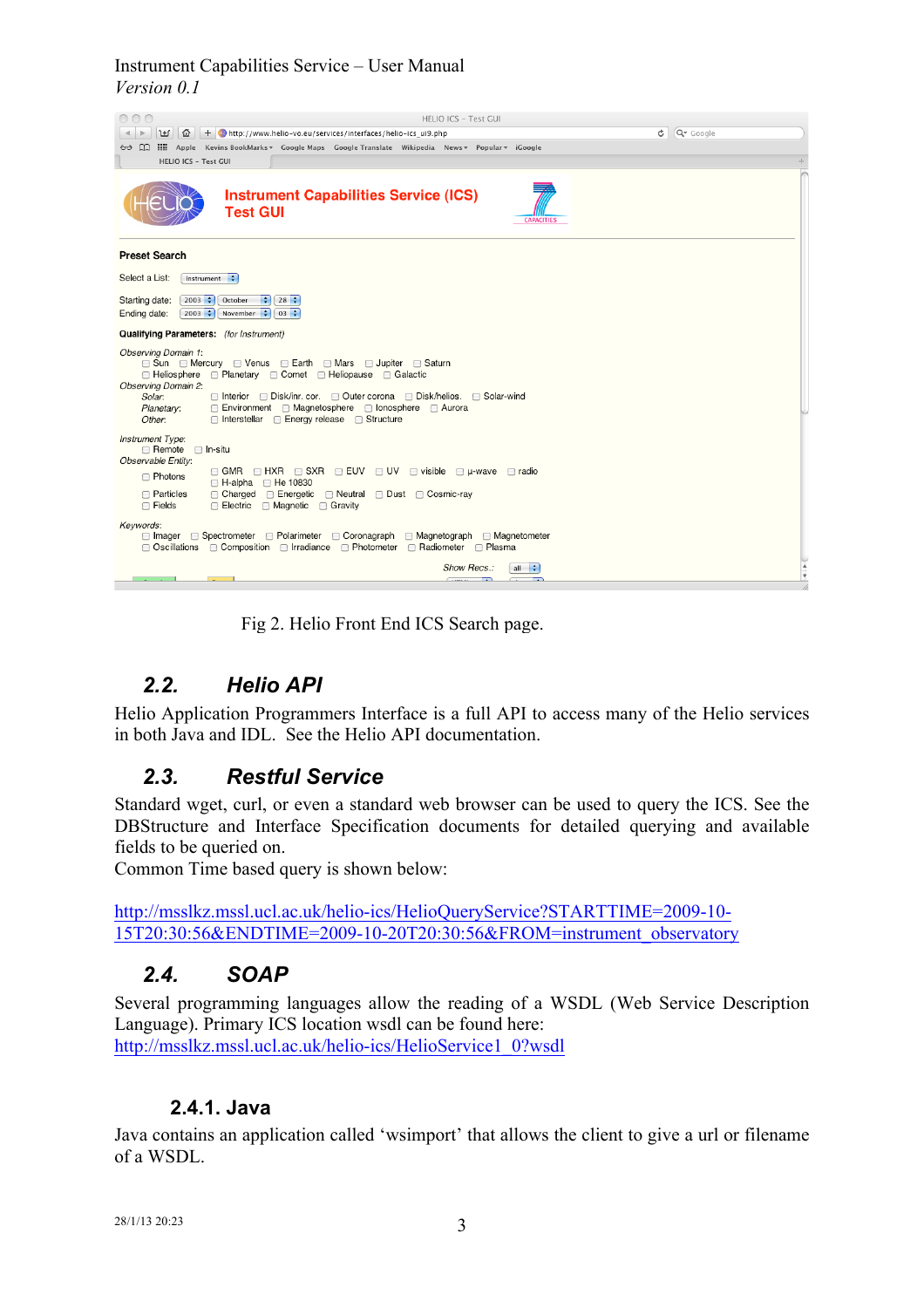#### **2.4.2. Perl**

Perl provides two libraries for interactions with SOAP

- SOAP::Light
- SOAP::WSDL

#### **2.4.3. IDL**

There is no add-on or library to enable SOAP in IDL. Users would have to create there own SOAP calls.

# **3. Functionality**

Details of the SOAP and Restful interfaces along with parameters are detailed in the Interface Specification. Below is a brief summary of the SOAP interface. The parameters below can also be used on the Restful services.

## *3.1. Time Query*

Common time query frequently used on the ICS.

#### **3.1.1. Inputs (taken from 2.6 of Interface Specification)**

- STARTTIME ISO8601 input Start Time and End Time. YYYY-MM-dd['T'HH:mm:ss[SSS]]
- ENDTIME ISO8601 input Start Time and End Time. YYYY-MM-dd['T'HH:mm:ss[SSS]]
	- o Both start time and end time can have one or array of values; the output response will have data for multiple time( includes start time and end time). Remember MAXRECORDS value is applicable for each pair of start and end time. For example MAXRECORDS=10 and start and end time has 2 pair of value. Votable returned will have 2 tables having 10 records each.
- TIME Not used by the Helio interface, but defined in the PQL Generic Dataset section. This parameter is best described as STARTTIME/ENDTIME ISO8601 format separated by a '/'.
- **FROM** Table or Instrument name to query on, one or many tables can be queried; each table name should be separated by comma.

#### **3.1.2. Query**

'Query' interface part of the HQI allows more complex queries, it contains all the inputs as a 'TimeQuery' with the added inputs of:

#### **3.1.3. Inputs**

- SELECT specify the returned columns. See section 2.7.2 of the Interface Specification.
- WHERE See section 2.7.3 of the Interface Specification Document.

## *3.2. SQLSelect*

'SQLSelect' interface is similar to the 'Query' interface, but allows direct SQL where clauses for the WHERE parameter. This is not available for all services, but is available for services that are connected to relational databases i.e. ICS.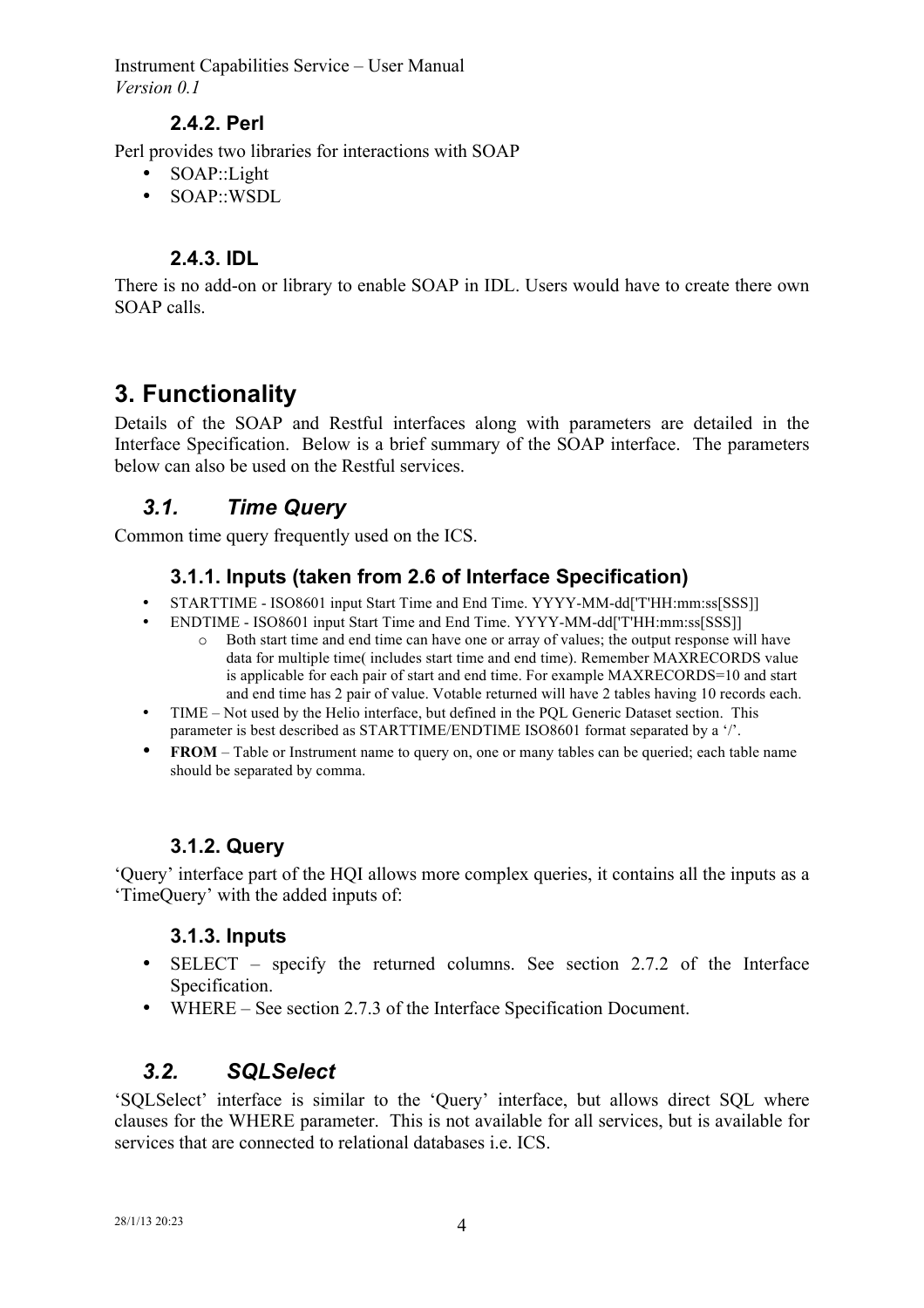#### *3.3. GetTableNames*

No Inputs are needed for the GetTableNames interface method and reports all the table names that are connected to the ICS.

### *3.4. GetFieldNames*

Return all the field (or column) information known about a particular table.

#### **3.4.1. Inputs**

TableName – String containing a particular table name.

## **4. VOTable**

Outputs of the HQI service including ICS and ILS will contain a IVOA Votable format to describe the returned data. VOTable specification can be found here: http://www.ivoa.net/Documents/VOTable/20091130/

All interfaces to the HQI receive a VOTable format that is normally parsed to be more pleasing to the end-user, though the passing between services is typically a VOTable.

See Helio Query Interface Specification (sections 2.9 and 2.10) for more detailed description of the response of the HQI interface.

## *4.1. Sample*

Below is a smaller version of the Restful Votable result given in section 2.3: http://msslkz.mssl.ucl.ac.uk/helio-ics/HelioQueryService?STARTTIME=2009-10- 15T20:30:56&ENDTIME=2009-10-20T20:30:56&FROM=instrument\_observatory

A common easy to use tool used by scientist to process Votables is TopCat and Stilts. TopCat is a popular GUI version that uses stilts: http://www.star.bristol.ac.uk/~mbt/topcat/ http://www.star.bris.ac.uk/~mbt/stilts/

Sample:

```
<VOTABLE version='1.1' xmlns="http://www.ivoa.net/xml/VOTable/v1.1"> 
<RESOURCE> 
<DESCRIPTION>Helio ICS time based query</DESCRIPTION> <INFO 
name="QUERY_STATUS" value="OK"/> 
<INFO name="EXECUTED_AT" value="2012-06-29 14:32:38"/> <INFO 
name="MAX_RECORD_ALLOWED" value="5000"/> 
\timesINFO name="QUERY STRING" >
<![CDATA[SELECT 
instrument observatory.name, instrument observatory.observatory name, instru
ment observatory.obsinst key,instrument observatory.experiment id, instrume
nt observatory.time_start,instrument_observatory.time_end,instrument_obser
vatory.longname, instrument observatory.inst type, instrument observatory.in
st od1, instrument observatory.inst od2, instrument observatory.inst oe1, ins
trument observatory.inst oe2, instrument observatory.inst fd, instrument obs
ervatory.inst_nd,instrument_observatory.group_name,instrument_observatory.
net key, instrument observatory.keywords, instrument observatory.obs name, in
```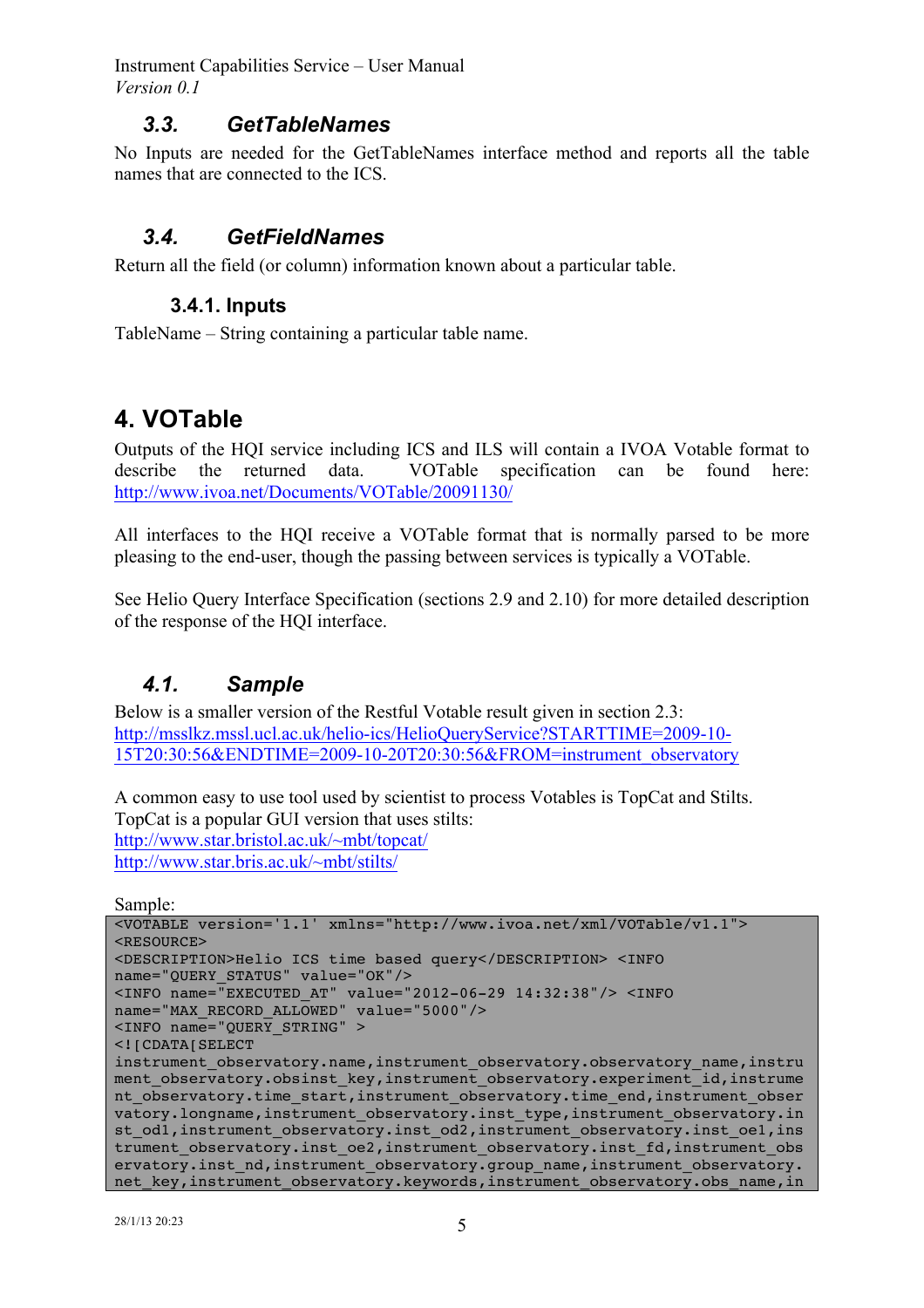strument observatory.loc gen,instrument observatory.loc p1, instrument obse rvatory.loc\_p2,instrument\_observatory.obs\_time\_start,instrument\_observator y.obs time\_embark,instrument\_observatory.obs\_time\_end,instrument\_observato ry.status,instrument\_observatory.obs\_longname,instrument\_observatory.sat\_i d FROM instrument\_observatory WHERE ( '2009-10- 15T20:30:56'>=instrument\_observatory.time\_start AND '2009-10- 20T20:30:56'<=instrument\_observatory.time\_end) ORDER BY instrument\_observatory.time\_start LIMIT 5000]]></INFO> <INFO name="QUERY\_URL" ><![CDATA[http://msslkz.mssl.ucl.ac.uk:80/helioics/HelioQueryService?STARTTIME=2009-10-15T20:30:56&ENDTIME=2009-10- 20T20:30:56&FROM=instrument\_observatory]]></INFO> <TABLE name="ics-instrument\_observatory"> <FIELD arraysize="\*" datatype="char" name="name"> <DESCRIPTION>Instrument Name</DESCRIPTION> </FIELD> <FIELD arraysize="\*" datatype="char" name="observatory\_name"> <DESCRIPTION>Observatory Name</DESCRIPTION> </FIELD> <FIELD arraysize="\*" datatype="char" name="obsinst\_key"> <DESCRIPTION>Helio Instrument Name</DESCRIPTION> </FIELD> <FIELD arraysize="\*" datatype="char" name="experiment\_id"> <DESCRIPTION>Experiment ID</DESCRIPTION> </FIELD> <FIELD arraysize="\*" datatype="char" name="time\_start" xtype="iso8601"> <DESCRIPTION>Instrument Start Date</DESCRIPTION> </FIELD> <FIELD arraysize="\*" datatype="char" name="time\_end" xtype="iso8601"> <DESCRIPTION>Instrument End Date</DESCRIPTION> </FIELD> <FIELD arraysize="\*" datatype="char" name="longname"> <DESCRIPTION>Instrument Full Name</DESCRIPTION> </FIELD> <FIELD arraysize="\*" datatype="char" name="inst\_type"> <DESCRIPTION>Instrument type</DESCRIPTION> </FIELD> <FIELD arraysize="\*" datatype="char" name="inst\_od1"> <DESCRIPTION>Instrument observation 1</DESCRIPTION> </FIELD> <FIELD arraysize="\*" datatype="char" name="inst\_od2"> <DESCRIPTION>Instrument observation 2</DESCRIPTION> </FIELD> <FIELD arraysize="\*" datatype="char" name="inst\_oe1"> <DESCRIPTION>Instrument observation entity element</DESCRIPTION> </FIELD> <FIELD arraysize="\*" datatype="char" name="inst\_oe2"> <DESCRIPTION>Instrument observation entity type</DESCRIPTION> </FIELD> <FIELD arraysize="\*" datatype="char" name="inst\_fd"> <DESCRIPTION>Instrument observation wave length fd</DESCRIPTION> </FIELD> <FIELD arraysize="\*" datatype="char" name="inst\_nd"> <DESCRIPTION>Instrument observation wavelength nd</DESCRIPTION> </FIELD> <FIELD arraysize="\*" datatype="char" name="group\_name"> <DESCRIPTION>Group name</DESCRIPTION> </FIELD> <FIELD arraysize="\*" datatype="char" name="net\_key"> <DESCRIPTION>Net Key</DESCRIPTION> </FIELD> <FIELD arraysize="\*" datatype="char" name="keywords"> <DESCRIPTION>Complete focusing type</DESCRIPTION> </FIELD> <FIELD arraysize="\*" datatype="char" name="obs\_name"> <DESCRIPTION>Observatory Name</DESCRIPTION> </FIELD> <FIELD arraysize="\*" datatype="char" name="loc\_gen"> <DESCRIPTION>Observation type</DESCRIPTION> </FIELD> <FIELD arraysize="\*" datatype="char" name="loc\_p1"> <DESCRIPTION>latitude</DESCRIPTION> </FIELD> <FIELD arraysize="\*" datatype="char" name="loc\_p2"> <DESCRIPTION>longitude</DESCRIPTION> </FIELD> <FIELD arraysize="\*" datatype="char" name="obs\_time\_start" xtype="iso8601"> <DESCRIPTION>Observatory Start Date</DESCRIPTION> </FIELD> <FIELD arraysize="\*" datatype="char" name="obs\_time\_embark" xtype="iso8601"> <DESCRIPTION>Time Embark</DESCRIPTION> </FIELD> <FIELD arraysize="\*" datatype="char" name="obs\_time\_end" xtype="iso8601"> <DESCRIPTION>Observatory End Time</DESCRIPTION> </FIELD> <FIELD arraysize="\*" datatype="char" name="status"> <DESCRIPTION>Observatory operation status</DESCRIPTION> </FIELD> <FIELD arraysize="\*" datatype="char" name="obs\_longname"> <DESCRIPTION>Observatory full name</DESCRIPTION> </FIELD> <FIELD arraysize="\*" datatype="char" name="sat\_id"> <DESCRIPTION>Satellite Id</DESCRIPTION> </FIELD> <DATA> <TABLEDATA> <TR> <TD>PWS</TD> <TD>Voyager-2</TD> <TD>VOYAGER\_2\_\_PWS</TD> <TD>1977-076A-13</TD> <TD>1977-08- 20T00:00:00</TD> <TD>2020-01-01T00:00:00</TD> <TD>Plasma Wave